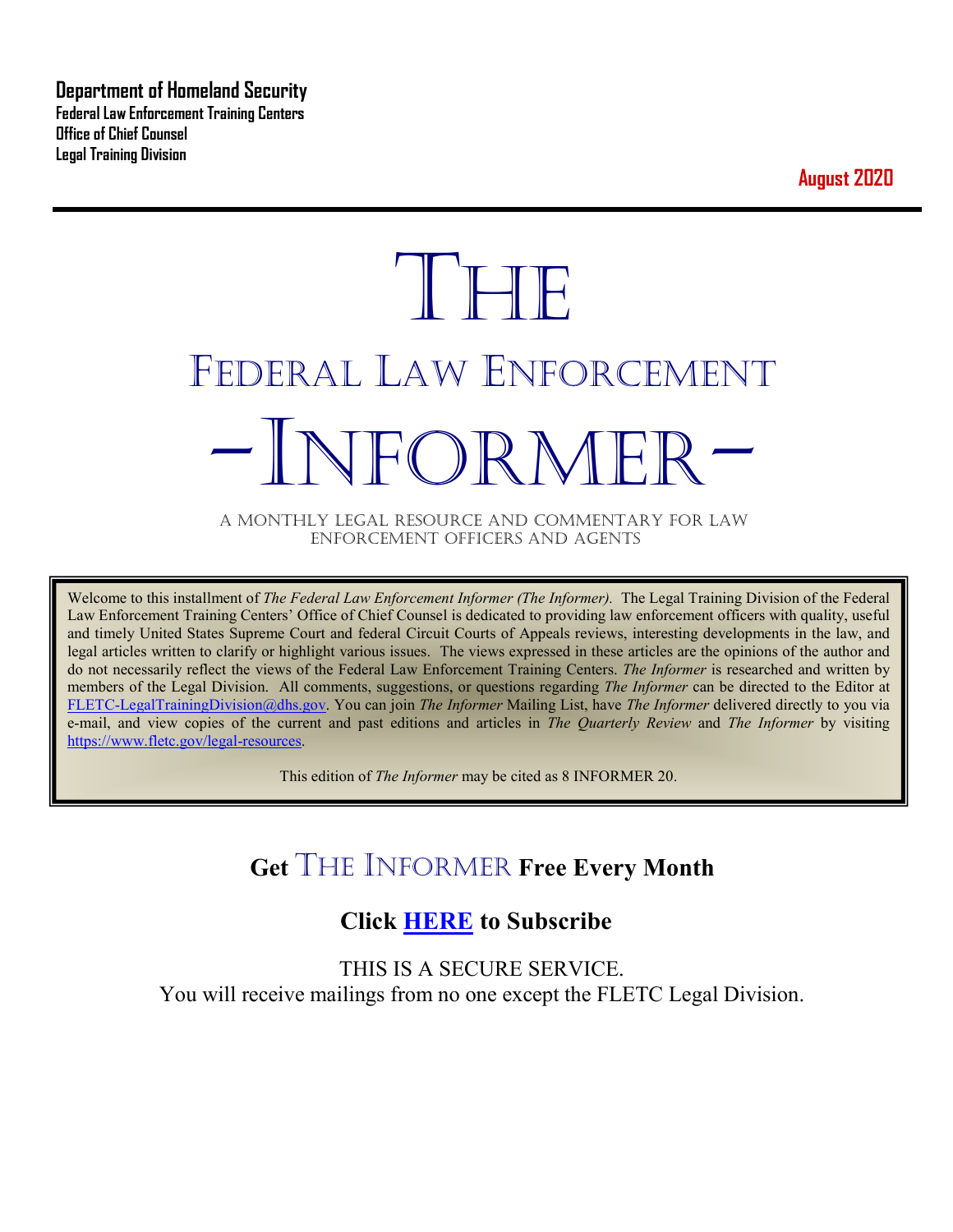# **The Informer – August 2020**

### **Case Summaries**

#### **[Circuit Courts of Appeals](#page-4-0)**

#### **[Fourth Circuit](#page-4-1)**

**United States v. Curry:** Whether officers were justified under the exigent circumstances doctrine in stopping Curry without reasonable suspicion to believe that he was involved in criminal activity after they saw him near an apartment complex where gunshots had been fired......**[5](#page-4-2)**

#### **[Sixth Circuit](#page-5-0)**

**United States v. Trice:** Whether the warrantless installation and use of a hidden camera in an apartment building's unlocked, common hallway violated the Fourth Amendment................**[6](#page-5-1)**

#### **[Seventh Circuit](#page-7-0)**

| <b>United States v. Kizart:</b> Whether the smell of burnt marijuana and the defendant's  |  |
|-------------------------------------------------------------------------------------------|--|
| reaction when the officer asked him about the trunk of his car established probable cause |  |
|                                                                                           |  |
|                                                                                           |  |

#### **[Eighth Circuit](#page-8-0)**

**United States v. Freeman:** Whether police officers were authorized to detain the defendant under the Summers doctrine as he sat inside a vehicle that was parked in front of a house where officers had a warrant to search for an armed bank robbery suspect.......................................**[9](#page-8-1)**

**United States v. Ringland:** Whether Google acted as a government agent when it searched the defendant's email account and whether the child pornography reporting requirement in Title 18 U.S.C. § 2258A(a), by itself, transformed Google into a government agent......................**[10](#page-9-0)**

**United States v. Sherrod:** Whether a police officer was required to comply with the knockand-announce rule before he entering the defendant's house through an open door.......................**[11](#page-10-0)**

**United States v. Ferguson:** Whether the defendant was in custody for Miranda purposes during a post-polygraph examination interview by federal agents..................................................**[12](#page-11-0)**

#### **[Ninth Circuit](#page-13-0)**

**United States v. Malik:** Whether a police officer established probable cause to conduct a warrantless search of the defendant's tractor-trailer during a traffic stop.....................................**[14](#page-13-1)**

#### **[Eleventh Circuit](#page-14-0)**

**United States v. Deason:** Whether the defendant was in custody for Miranda purposes while being interviewed in his home by Air Force Special Investigations agents...........................**[15](#page-14-1)**

♦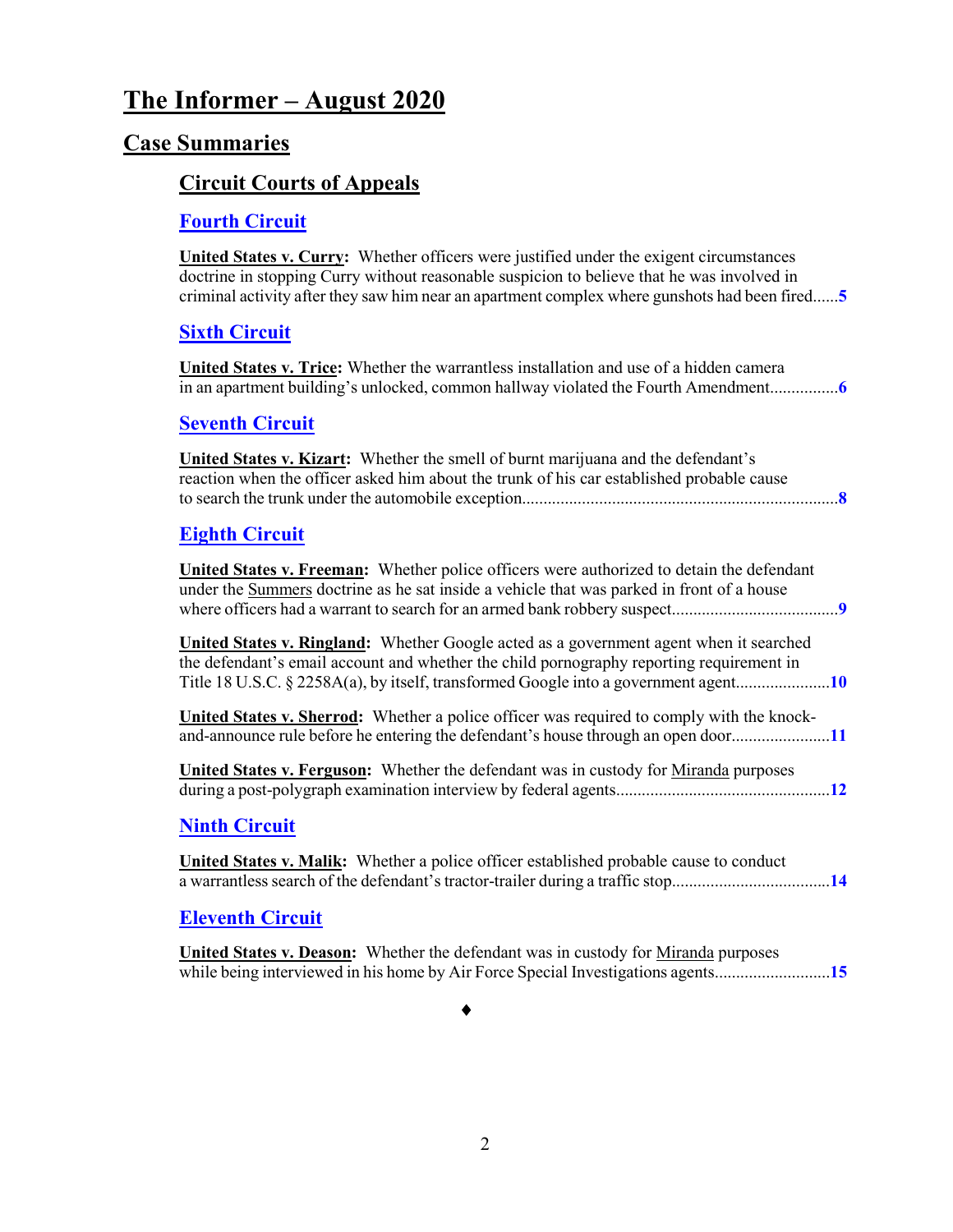#### **FLETC Informer Webinar Schedule - September 2020**

#### **1. Guardians' Pathway Webcast Series – Episode 1: The "Want" to be an Officer (1-hour)**

The first in a series of webcasts that examine the heartset and mindset requirements for successful engagement as a law enforcement officer in a free and open democratic society. Join the Federal Law Enforcement Training Centers' David Lau of the Leadership Training Division and John Besselman of the Office of Chief Counsel as they discuss the call of being a law enforcement officer in our society.

#### **Tuesday September 8, 2020: 2:30 p.m. Eastern / 1:30 p.m. Central / 12:30 p.m. Mountain / 11:30 a.m Pacific**

To participate in this webinar: <https://share.dhs.gov/guardianspathway/>

#### **2. Warrantless Vehicle Searches and the Fourth Amendment (1-hour)**

Presented by Mary M. Mara, Attorney-Advisor/Senior Instructor, Federal Law Enforcement Training Centers, Artesia, New Mexico.

When may law enforcement officers search a vehicle in accordance with the Fourth Amendment? Where can they look and what are they authorized to look for? This webinar will examine each of these critical questions with respect to Terry frisks, searches incident to arrest, warrantless vehicle searches under Carroll v. United States, 267 U.S. 132 (1925), consent searches, and inventory searches of vehicles.

#### **Wednesday September 9, 2020: 3 p.m. Eastern / 2 p.m. Central / 1 p.m. Mountain / 12 p.m. Pacific**

To participate in this webinar: <https://share.dhs.gov/sept/>

#### **3. Guardians' Pathway Webcast Series - Episode 2: How Difficult Is It? (1-hour)**

Join Dominic McClinton and John Besselman of the Federal Law Enforcement Training Centers as they examine critical issues confronting the law enforcement community in their efforts to effectively serve in a free, open, and democratic society.

#### **Thursday September 24, 2020: 3 p.m. Eastern / 2 p.m. Central / 1 p.m. Mountain / 12 p.m. Pacific**

To participate in this webinar: <https://share.dhs.gov/guardianspathwayepisode2/>

#### ♦

#### **To Participate in a FLETC Informer Webinar**

- **1.** Click on the link to access the Homeland Security Information Network (HSIN).
- **2.** If you have a HSIN account, enter with your login and password information.
- **3.** If you do not have a HSIN account, click on the button next to "Enter as a Guest."
- **4.** Enter your name and click the "Enter" button.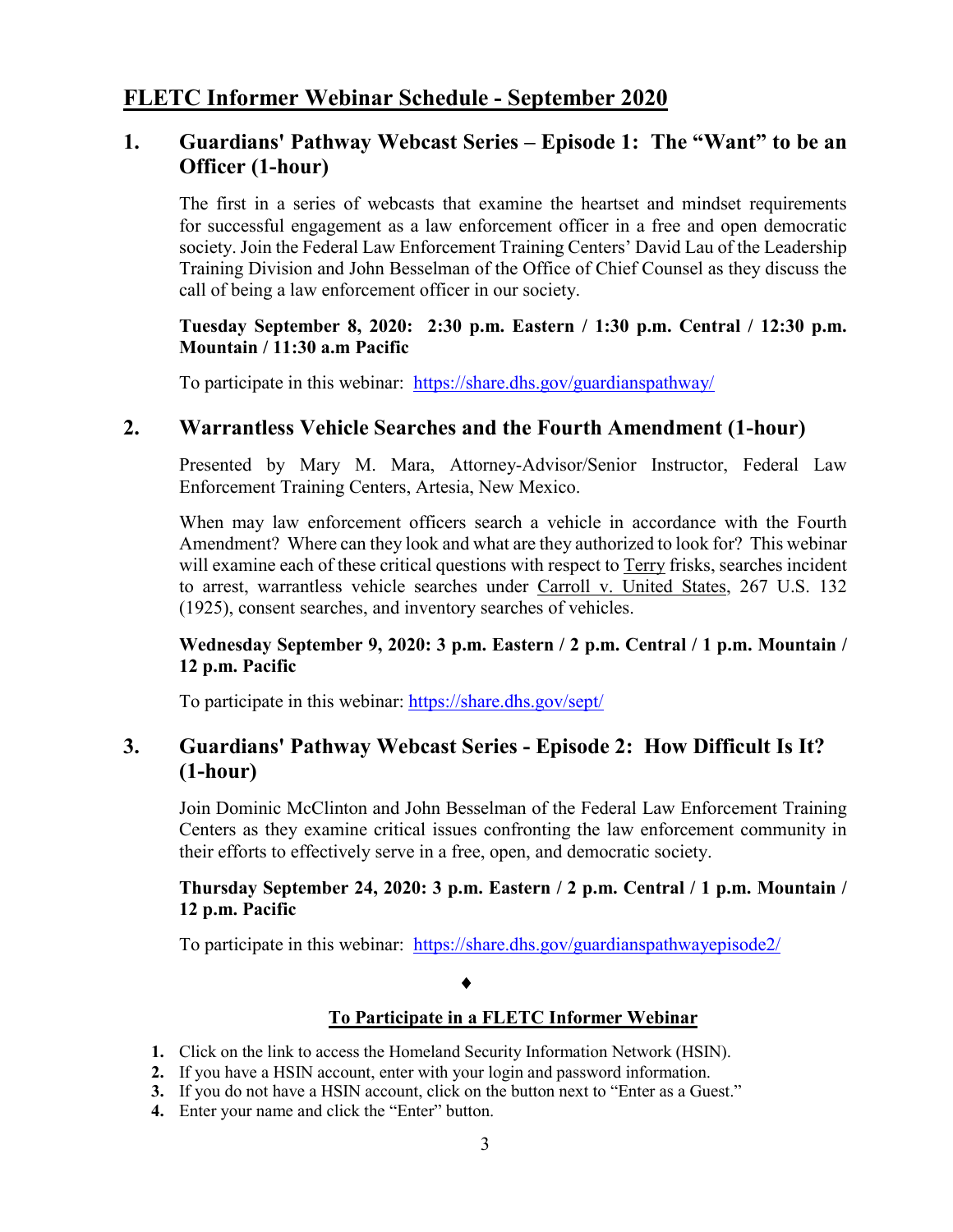**5.** You will now be in the meeting room and will be able to participate in the event.

#### ♦

## **Cybercrime & Technical Investigations Training Conference Virtual**

The FLETC Cybercrime & Technical Investigations Training Conference, CYCON-2020, will now be conducted as a virtual event between September 9-11, 2020. Hosted by the FLETC Cyber Division with support from the FLETC's Legal Division and the eLearning Branch, this event will offer multiple presentations in a variety of current cyber-related topics. There is **no cost** for attendees to participate.

#### **The following presentations will be provided during Virtual CYCON-2020:**

- Data Acquisition: Drone Artifact Extraction 1 hour
- Internet-Based Investigations: How to Minimize Your Risk Online 1 hour
- Electronic Law and Evidence: Legal Issues and Digital Forensics 1 hour
- First Responders to Digital Evidence: Novel Devices Investigators May be Missing 1 hour
- Introduction to Mobile Device Investigations: Cellphone Seizures 2 hours
- 802.11 Tools for Analysis and Geo-Location: Home Networking 2 hours
- Internet-Based Investigations: TOR and the Dark Web 2 hours

**Registration:** Please follow the registration instructions posted **[HERE](https://www.fletc.gov/sites/default/files/imported_files/files/registration_instructions.pdf)**. Attendees must be sworn law enforcement personnel or non-sworn employees who directly support the law enforcement mission. Nonsworn personnel attending must provide a written letter of sponsorship by their law enforcement organization via email t[o fletc-cybercrimeconference@fletc.dhs.gov.](mailto:fletc-cybercrimeconference@fletc.dhs.gov?subject=CYCON%202020%20Registration)

**Schedule:** The CYCON-2020 schedule and links to register for each training session will be posted **[HERE](https://www.fletc.gov/cybercrime-and-technical-investigations-training-conference-virtual)** at a later date.

**Questions:** Questions concerning this conference training event should be directed to the Cyber Division at [fletc-cybercrimeconference@fletc.dhs.gov.](mailto:fletc-cybercrimeconference@fletc.dhs.gov?subject=FLETC%20Cybercrime%20&%20Technical%20Investigations%20Conference)

#### ♦

# **FLETC Office of Chief Counsel Podcast Series**

**Fundamentals of the Fourth Amendment – A 15-part podcast series that covers the following Fourth Amendment topics:** 

A Flash History of the Fourth Amendment What is a Fourth Amendment Search? What is a Fourth Amendment Seizure? Fourth Amendment Levels of Suspicion Stops and Arrests Plain View Seizures Mobile Conveyance (Part 1 and Part 2)

Exigent Circumstances Frisks Searches Incident to Arrest (SIA) Consent (Part 1 and Part 2) Inventories Inspection Authorities

# **Click Here: <https://leolaw.podbean.com/>**

♦

4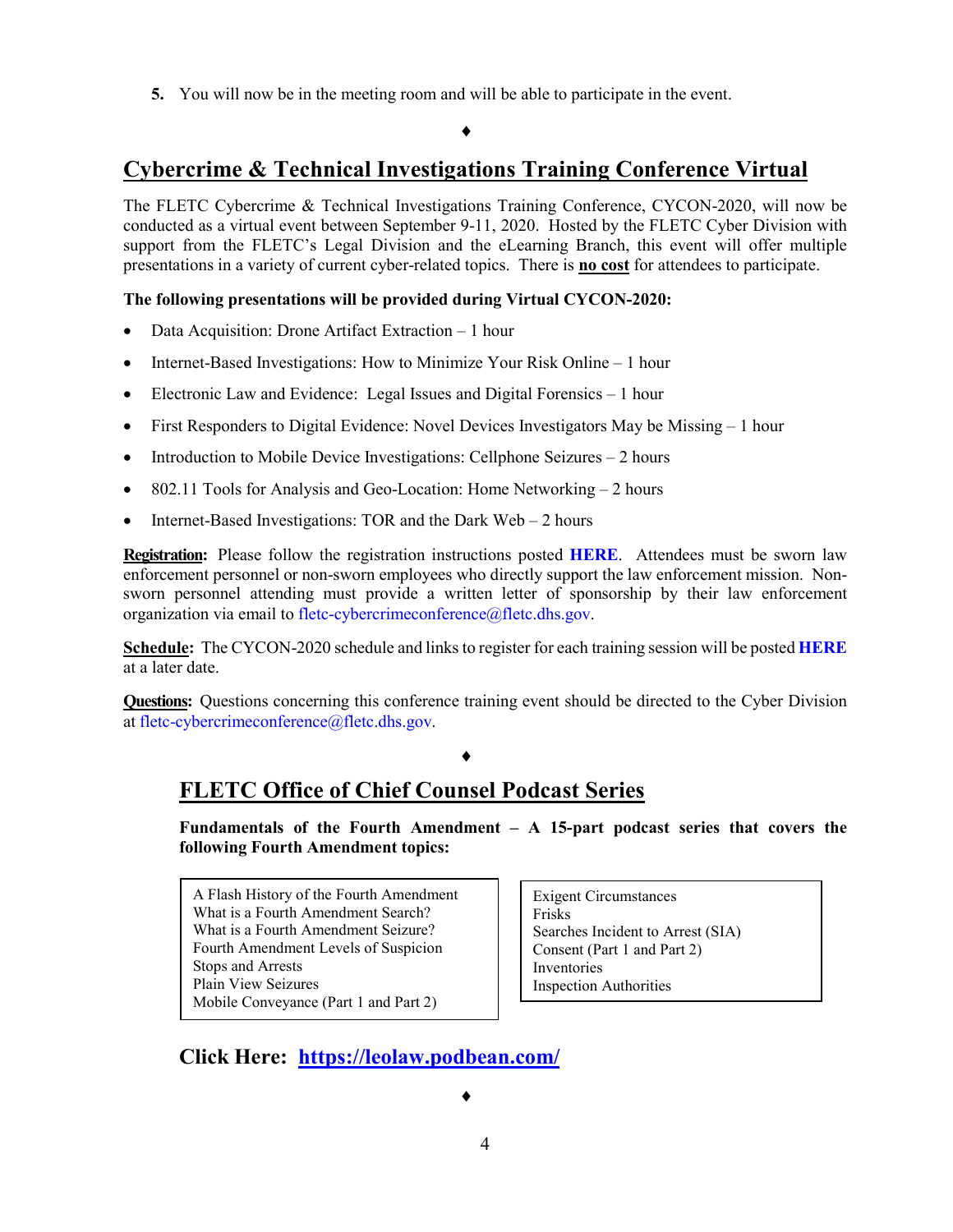# CASE SUMMARIES

# Circuit Courts of Appeal

# <span id="page-4-1"></span><span id="page-4-0"></span>**Fourth Circuit**

#### <span id="page-4-2"></span>**United States v. Curry, 965 F.3d 313 (4th Cir. 2020)**

Four uniformed police officers were on patrol in a neighborhood that had been the site of frequent gun violence, with six shootings and two homicides having occurred there in the previous three months. The most recent homicide in the neighborhood had occurred ten days earlier. At around 9:00 p.m., the officers heard approximately six gunshots a few blocks away. The officers drove two to three blocks, arriving at an apartment complex from which they believed the shots originated, approximately thirty-five seconds later.

Upon arrival, the officers saw five to eight men walking in and around a field adjacent to the apartment complex. None of the men were walking alongside each other or talking to one another as they moved away from the complex. The officers also saw several people standing near the apartment buildings. As the officers exited the patrol car, they received corroboration from dispatch that "random gunfire" had been reported at the complex but no suspect description was provided.

At this point, two officers approached Bill Curry and another man, both of whom were separately walking in the field away from the complex. The officers illuminated the men with their flashlights and ordered them to stop and raise their hands. Both men complied. Curry pointed toward where the gunshots had come from and told the officers that he was looking for his nephew. When the officers told Curry to pull his shirt up so they could see his waistband, Curry turned away from the officers. Unable to visually check for a bulge because Curry's noncompliance, the officers restrained Curry's arms and began to frisk him for weapons. After one of the officers felt what he believed was the butt of a handgun, Curry began to struggle with the officers. The officers took Curry to the ground and then recovered a handgun laying on the ground approximately one-and-a-half feet from Curry.

After the government charged Curry with being a felon in possession of a firearm, he filed a motion to suppress the firearm. Curry argued that the officers violated the Fourth Amendment by stopping and searching him without first establishing reasonable suspicion that he was engaged in criminal activity.

The district court agreed and suppressed the firearm. The court held that the officers lacked reasonable suspicion to justify the brief investigatory stop. The court reasoned that because the officers "had no particularized suspicion as to Curry" and were "not attempting to detain only Curry" but the other men as well, the stop could not be justified under [Terry v. Ohio.](https://supreme.justia.com/cases/federal/us/392/1/) Although the court recognized that the officers had legitimate concerns for their safety, the court stated, "the Constitution requires a particularized and objective basis for suspecting the particular person stopped of criminal activity."

In its appeal to the Fourth Circuit Court of Appeals, the government conceded that the officers lacked reasonable suspicion to stop Curry under Terry. Instead, the government argued that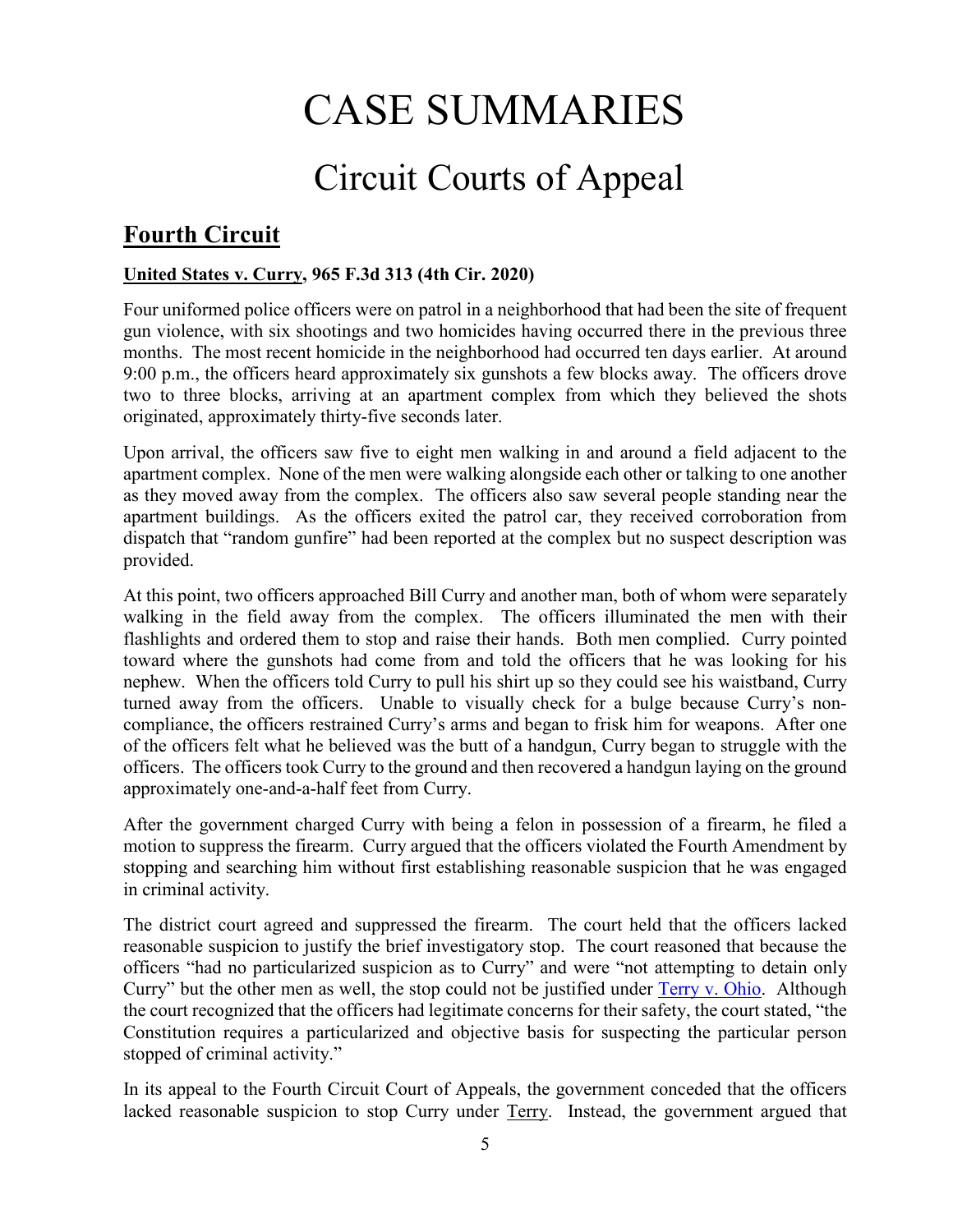exigent circumstances justified the officers' seizure of Curry. A three judge panel of the Fourth Circuit agreed, and in 2-1 opinion, reversed the district court. The panel held that the government's interest in responding to the shooting and preventing violence was an exigent circumstance that constituted a "special need." Consequently, the panel found that the officers acted reasonably in stopping Curry and the other men without individualized suspicion that any of them were involved in criminal activity. (Se[e 10 Informer 19\)](https://www.fletc.gov/sites/default/files/10informer19_0.pdf). Thereafter, Curry appealed for, and was granted, a rehearing before all of the judges on the Fourth Circuit Court of Appeals.

The Fourth Circuit Court of Appeals, sitting en banc, reversed the panel and affirmed the district court's order granting Curry's motion to suppress the firearm. The court noted that the exigent circumstances doctrine typically involves emergencies justifying a warrantless search of a home, not the seizure of a person during a Terry stop. However, the court added that in the few cases that have applied the exigent circumstances doctrine to justify the suspicionless, investigatory seizure of a person, the officers: 1) have searched for a suspect implicated in a known crime, and in their search for that suspect, 2) have isolated a geographic area with clear boundaries or a discrete group of people to engage in minimally intrusive searches. For example, one line of cases has found it reasonable for officers to establish vehicular checkpoints and stop all motorists along routes that they reasonably expected to be used by suspects leaving the scene of a known crime. Beyond the context of vehicular checkpoints, courts have similarly required that officers have specific information about the crime and suspect before conducting suspicionless stops of individuals.

In this case, the court found that the officers did not have specific information about the suspect and the alleged crime which would have allowed them to narrowly confine their suspicionless stops to the individuals they encountered. Instead, the officers approached Curry in an open field, at one of several possible escape routes, in an area that they only suspected to be near the scene of an unknown crime. In addition, the officers did not have a description of the suspect and had no reason to believe that any of the men walking in the field had anything to do with the gunshots they heard. The court added, "the fact that the officers stopped those walking in the field but not those standing closer to the apartment complex - who were closest to the reported location of the shooting - illustrates the relatively unrestricted nature of the search." The court concluded that the exigent circumstances doctrine may permit suspicionless seizures when officers can narrowly target the seizures based on specific information of a known crime and a controlled geographic area.

For the court's opinion: [https://cases.justia.com/federal/appellate-courts/ca4/18-4233/18-4233-](https://cases.justia.com/federal/appellate-courts/ca4/18-4233/18-4233-2020-07-15.pdf?ts=1594837818) [2020-07-15.pdf?ts=1594837818](https://cases.justia.com/federal/appellate-courts/ca4/18-4233/18-4233-2020-07-15.pdf?ts=1594837818)

\*\*\*\*\*

# <span id="page-5-0"></span>**Sixth Circuit**

#### <span id="page-5-1"></span>**United States v. Trice, 966 F.3d 506 (6th Cir. 2020)**

As part of a drug investigation, police officers executed two controlled buys using a confidential informant to purchase heroin from Raheim Trice. After the second controlled buy, officers believed that Trice was associated with Apartment B5 in a nearby apartment building. Before the officers executed a scheduled, third controlled buy, an officer installed a motion-sensor camera disguised as a smoke detector on the hallway wall outside Apartment B5. The officer entered through the building's front door, which was ajar and had no lock, intercom, or doorbell. Once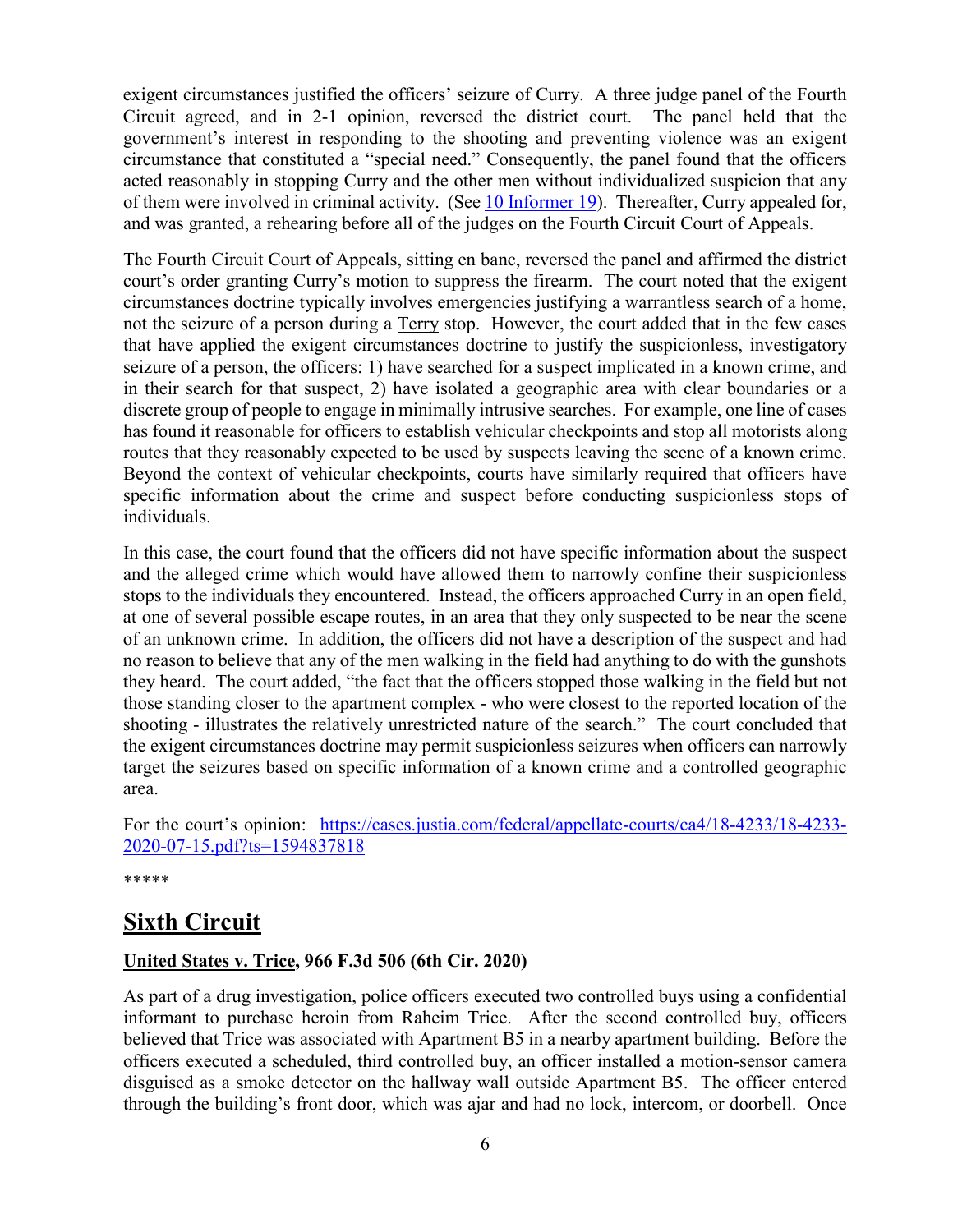inside, the officer installed the camera, which was set to record for a period of two or three minutes when anyone entered or exited Apartment B5.

After the camera was installed, officers executed the third controlled buy in the parking lot of a nearby business. The officers watched Trice exit the apartment building, walk to the parking lot, complete the purchase, and return to the apartment building. Trice entered and exited the building using the rear door, which provided access to Apartment B5.

After the buy was completed, the officer returned to the apartment building and retrieved the camera. The camera had been in place for approximately four to six hours and had video recorded Trice's entering and exiting Apartment B5 on three or four occasions. One video showed Trice using his cell phone for several minutes, but the display on the cell phone screen was not visible. In addition, although the video recorded a view through the threshold of the apartment doorway when the apartment's door was open, nothing inside the apartment was visible.

The video supported the affidavit that officers submitted in support of an application for a search warrant for Apartment B5. After the warrant issued, officers searched Apartment B5 and seized methamphetamine, crack cocaine, powder cocaine, heroin, digital scales and packing material. The government charged Trice was several drug-related offenses.

Trice filed a motion to suppress the evidence seized from Apartment B5. Trice argued that the warrantless installation and use of the disguised camera outside Apartment B5 violated the Fourth Amendment. After the district court denied Trice's motion, he appealed.

First, the Sixth Circuit Court of Appeals held that Trice did not have a reasonable expectation of privacy in the common areas of the apartment building, to include the hallway outside Apartment B5. The court found that the building's exterior door was not only unlocked, but ajar when the officer entered to install the camera. The court reasoned that Trice could not reasonably expect privacy in common hallway, which was effectively open to all, in which Trice had taken no steps to maintain his privacy.

Next, the court concluded that the camera was not placed within the curtilage of Trice's apartment, which was consistent with its previous cases holding that readily visible common areas do not constitute curtilage of an apartment. Although the officer placed the camera near the door to Trice's apartment, the hallway was a common area open to the public, Trice did not take any measures to protect the area from observation, and Trice had no authority over the area opposite the door to Apartment B5, where the camera was installed.

Finally, the court held that the officers' use of the camera did not violate the Fourth Amendment. The court concluded that the video recordings did not provide the officers any information that they could not have discovered through ordinary visual surveillance. Specifically, the court found that the only information the officers obtained was Trice's entry and exit of his apartment and that "there is no reasonable expectation of privacy in the activity of leaving from a constitutionally protected area (the home) to an area without constitutional protection," such as the common area hallway.

For the court's opinion: [https://cases.justia.com/federal/appellate-courts/ca6/19-1500/19-1500-](https://cases.justia.com/federal/appellate-courts/ca6/19-1500/19-1500-2020-07-21.pdf?ts=1595358013) [2020-07-21.pdf?ts=1595358013](https://cases.justia.com/federal/appellate-courts/ca6/19-1500/19-1500-2020-07-21.pdf?ts=1595358013)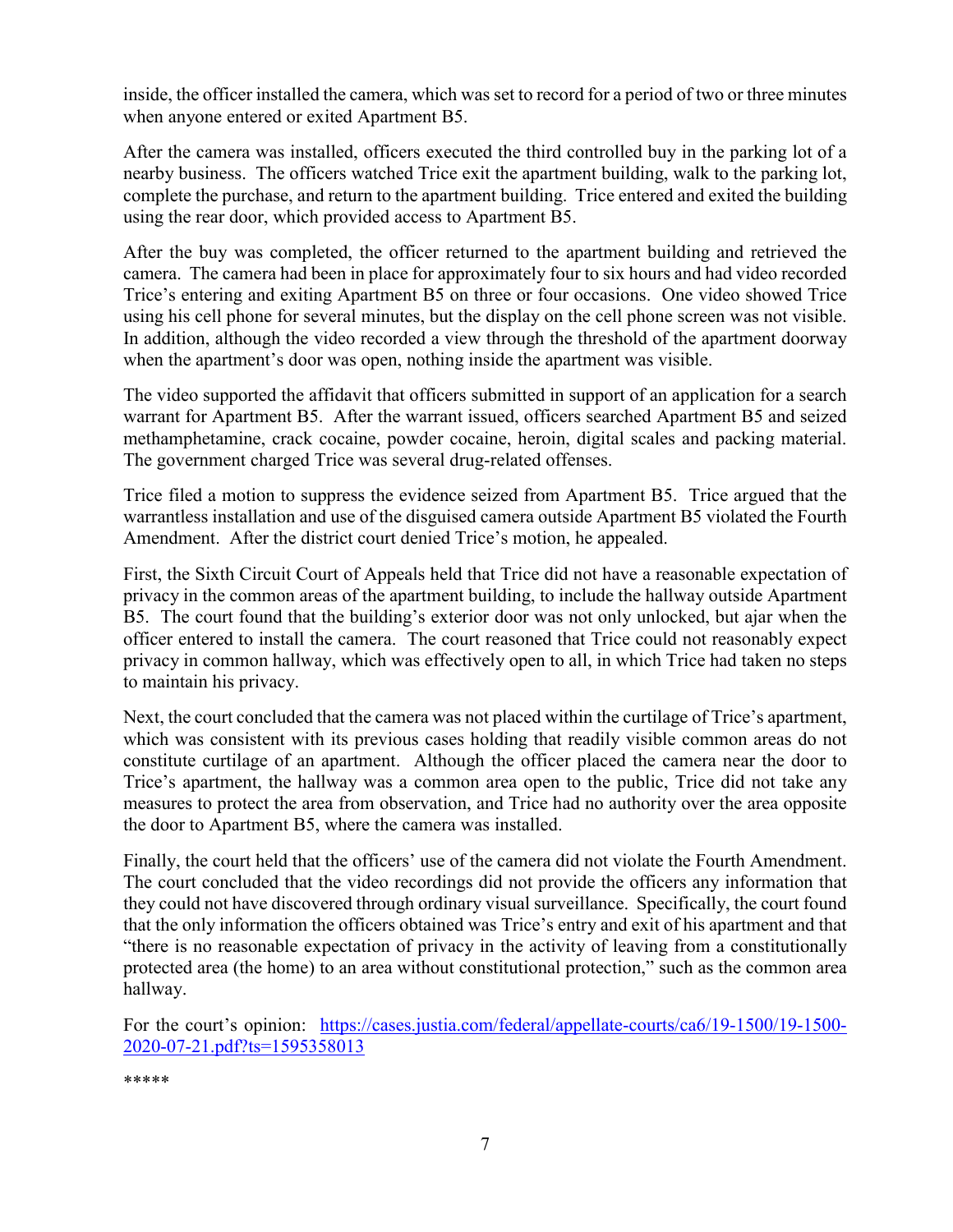# <span id="page-7-0"></span>**Seventh Circuit**

#### <span id="page-7-1"></span>**United States v. Kizart, 967 F.3d 693 (7th Cir. 2020)**

Kevin Kizart was driving alone on a highway in Gulfport, Illinois when a police officer stopped him for speeding. While the officer was talking to Kizart, he smelled burnt marijuana coming from Kizart's car. When the officer asked Kizart about the smell, Kizart said that his brother had smoked marijuana in the car a few hours earlier.

The officer asked Kizart to step out of the car, patted him down, and found no drugs or weapons. Turning to the vehicle, the officer searched the passenger compartment, which took approximately five to seven minutes. Kizart then approached the officer looking "relieved" and with a "smile on his face" and asked the officer if he was finished. The officer replied by asking Kizart how to open the trunk. Kizart did not immediately respond, instead he "stood still" and "looked sort of shocked." Kizart's change in demeanor made the officer "suspicious about what might be in the trunk." The officer removed the keys from the car's ignition and used them to open the trunk. Near the back of the trunk, the officer found a backpack with a garbage bag inside, which contained three pounds of marijuana and three pounds of methamphetamine.

The government charged Kizart with possession of marijuana and methamphetamine with intent to distribute. Kizart filed a motion to suppress the drugs, arguing that the smell of burnt marijuana near the passenger compartment of his car did not give the officer probable cause to search its trunk. The district court disagreed, finding that the smell of burnt marijuana from the car, in addition to the change of Kizart's demeanor from relief to shock or concern, gave the officer probable cause to search the trunk. Kizart appealed.

The automobile exception to the Fourth Amendment's warrant requirement allows a police officers to search cars without a warrant if they establish probable cause. Probable cause to search exists when, based on the totality of the circumstances, "there is a fair probability that contraband or evidence of a crime will be found in a particular place." Accordingly, the scope of a search under the automobile exception is determined by object of the search and the places in the car in which there is probable cause to believe that it may be found.

In this case, it was undisputed that probable cause existed to believe that the car contained contraband or evidence of a crime when the officer smelled the burnt marijuana emanating from the car, and Kizart admitted that marijuana had been smoked there. However, the Seventh Circuit Court of Appeals disagreed with Kizart's contention that the smell of burnt marijuana suggested personal use; therefore, the scope of the officer's search was limited to the passenger compartment. Examining the totality of the circumstances, the court concluded there was a fair probability that contraband or evidence of a crime would be found in the trunk of Kizart's car. Specifically, the court found that in addition to the smell, and Kizart's admission that marijuana had been smoked in the car, Kizart's behavior when the officer asked about the trunk gave the officer probable cause to search the trunk under the automobile exception. The court added that its decision was supported by Eighth Circuit case law in which the smell of burnt marijuana plus other suspicious activity may provide probable cause for the search of an entire vehicle including its trunk.

For the court's opinion: [https://cases.justia.com/federal/appellate-courts/ca7/19-2641/19-2641-](https://cases.justia.com/federal/appellate-courts/ca7/19-2641/19-2641-2020-07-28.pdf?ts=1595953815) [2020-07-28.pdf?ts=1595953815](https://cases.justia.com/federal/appellate-courts/ca7/19-2641/19-2641-2020-07-28.pdf?ts=1595953815)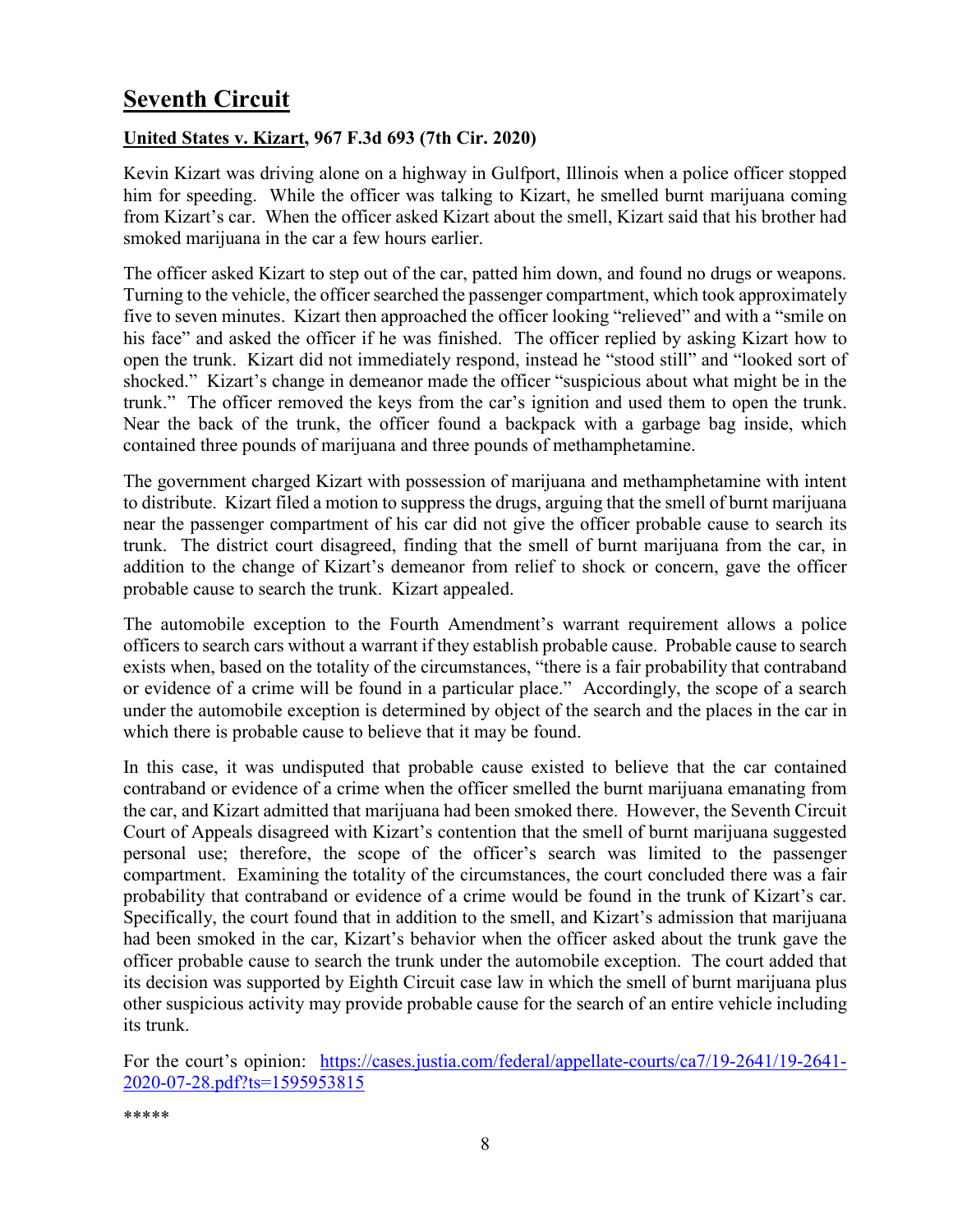# <span id="page-8-0"></span>**Eighth Circuit**

#### <span id="page-8-1"></span>**United States v. Freeman, 964 F.3d 774 (8th Cir. 2020)**

After Derrick Ashley and an unidentified accomplice shot a victim while robbing a bank, the ensuing investigation identified a house in St. Joseph, Missouri, as a place where Ashley might be. Consequently, police dispatched a detective to the house to determine whether Ashley was there.

As the detective drove past the home, he saw a tan car parked directly in front of the house and a silver Pontiac with two occupants parked behind the tan car. The detective parked a short distance from the home to watch for Ashley. At some point thereafter, the detective recognized Ashley as he walked out of the house and spoke with the Pontiac's passengers. A short time later, the detective saw the Pontiac drive away with both occupants inside. Next, the detective saw a Cadillac arrive and park behind the tan car, and less than an hour after the Pontiac's departure, it returned and parked behind the Cadillac. As the detective watched, he saw Ashley come out of the home a second time, walk to the Pontiac, and take a bag of dog food out of the car and into the home.

Using the detective's observations, police applied for and received a warrant authorizing them to search the house for Ashley. In anticipation of entering the house, police dispatched a special response team in an armored car to the location. Seeing the Pontiac and its occupants still parked approximately three car lengths away and within sight of the home where Ashley was, officers used the armored car to block the Pontiac so that it could not drive away.

Thereafter, the surveilling detective and multiple officers walked up the street to help secure the Pontiac's occupants. On approach, the officers could smell marijuana through the open sunroof, and one officer who looked into the Pontiac saw Maurice Freeman, who was in the driver's seat, lean forward. Believing Freeman was attempting to conceal something in or retrieve something from the floorboard, the officer ordered the car's occupants to turn the engine off and raise their hands. After officers ordered Freeman and his passenger out of the car, they handcuffed them, and sat the men inside the armored car. Based on the smell of marijuana, officers searched the Pontiac and found a handgun and a pill bottle that appeared to contain marijuana. After admitting the gun was his, the officers arrested Freeman.

Ultimately, a federal grand jury indicted Freeman for possession of a firearm by a convicted felon. In his subsequent motion to suppress, Freeman argued that police detained him in violation of the Fourth Amendment when they blocked his Pontiac in, approached and detained him, and ultimately searched his car. Freeman claimed that because the car was not located on the curtilage and because he was too far away from the premises, the offices were not authorized to detain him under the Summers doctrine.

The Eighth Circuit Court of Appeals disagreed, finding that the Summers doctrine authorized officers to block the Pontiac, approach it, and then briefly detain its occupants. In Michigan v. [Summers,](https://www.oyez.org/cases/1980/79-1794) the Supreme Court held that a search warrant for contraband implicitly carried with it the limited authority to detain the occupants of the premises while the search is conducted. In Summers, the Court held that such a detention was justified to ensure officer safety, facilitate the completion of the search, and prevent flight.

In this case, the court reasoned that executing a premises search warrant for an armed, bank robbery suspect known to have shot a victim was equally likely to "give rise to sudden violence[,]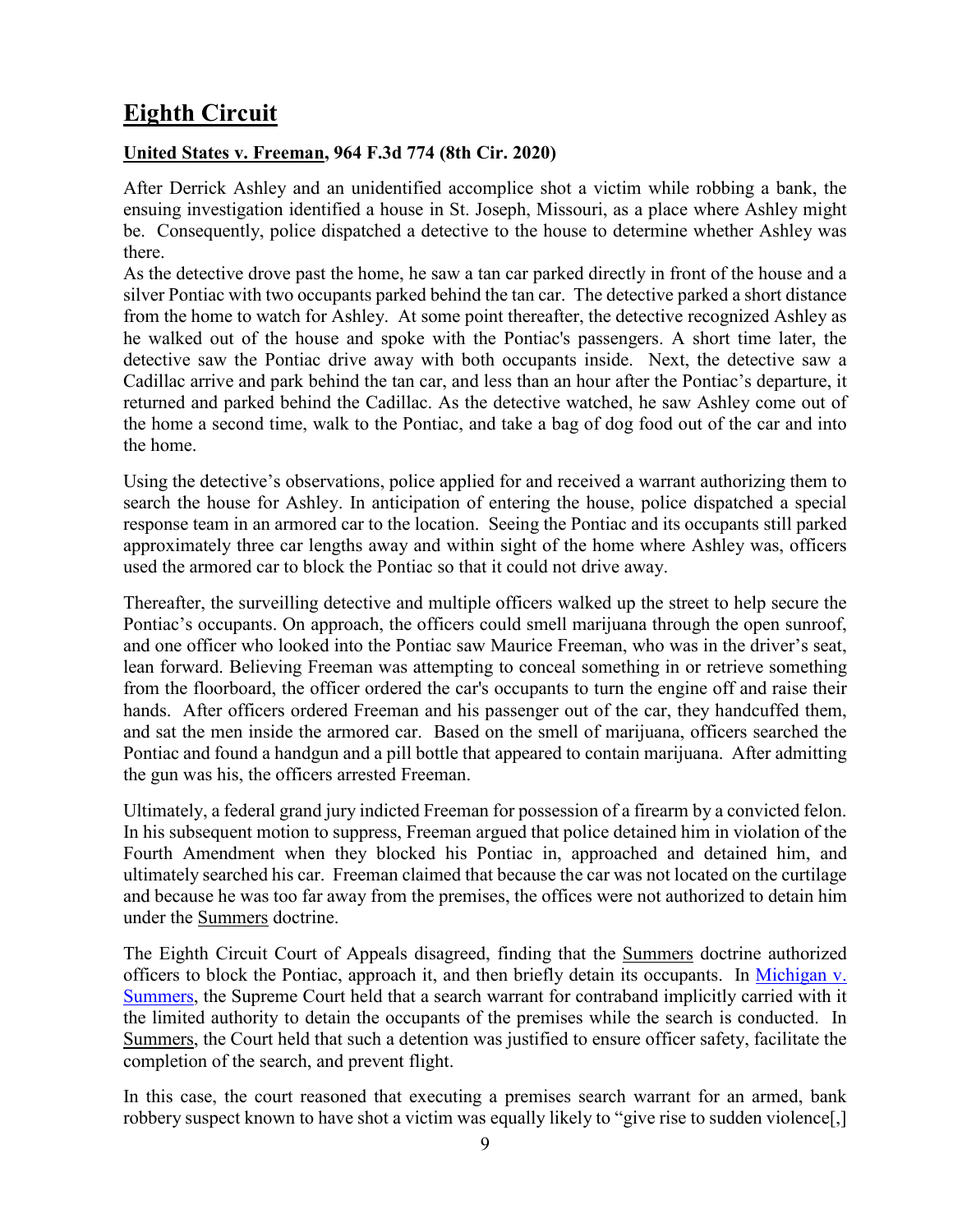frantic efforts to conceal or destroy evidence", or escape as a search warrant for drugs. The court added that the potential for unexpected violence was even greater here because: Ashley's accomplice in the armed robbery and assault remained unidentified; police saw Ashley interact with the Pontiac's passengers twice before obtaining the search warrant; and Freeman and his passenger were sitting within sight of the premises. Finally, given that one of the Pontiac's occupants could have been Ashley's armed accomplice, who might have decided to threaten the officers or otherwise interfere with their search and apprehension of Ashley, the court concluded Freeman and his passenger posed a very "real threat" to officers and their ability to safely and efficiently execute the warrant. Consequently, the court held that Freeman and his passenger were not only "sufficiently connected" to the premises but also sufficiently "within the vicinity" of the house to justify detaining them briefly by blocking and approaching their car.

The court further held that during their approach the officers developed probable cause to search the Pontiac when the smelled marijuana and saw Freeman's furtive movements. As the brief seizure of Freeman and subsequent search of the Pontiac were lawful, the court concluded that the district court properly denied Freeman's motion to suppress.

For the court's opinion: [https://cases.justia.com/federal/appellate-courts/ca8/19-2055/19-2055-](https://cases.justia.com/federal/appellate-courts/ca8/19-2055/19-2055-2020-07-10.pdf?ts=1594395018) [2020-07-10.pdf?ts=1594395018](https://cases.justia.com/federal/appellate-courts/ca8/19-2055/19-2055-2020-07-10.pdf?ts=1594395018)

\*\*\*\*\*

#### <span id="page-9-0"></span>**United States v. Ringland, 966 F.3d 731 (8th Cir. 2020)**

Google is an electronic communication service provider (ESP) that offers a variety of services, including the email service gmail. To create a gmail account, users must agree to Google's terms of service, which includes. Google's right to review content to ensure it complies with the law. Google monitors gmail accounts using automated systems employing a hash-comparison technology to detect unlawful content, such as child pornography. Federal law requires Google to report known child pornography violation to the National Center for Missing and Exploited Children (NCMEC) through the CyberTipline Report system.

Between March 20, 2017 and April 19, 2017, Google sent CyberTipline reports to NCMEC indicating that a gmail account connected to Mark Ringland contained 1,216 files of suspected child pornography. Of these files, Google viewed 502 and gave no indication as to whether it viewed the rest. NCMEC forwarded Google's reports to the Nebraska State Police (NSP). In June 2017, an NSP officer obtained a warrant to search Ringland's gmail account. In her application, the officer stated that Google had reviewed only 502 of the 1,216 files found on Ringland's gmail account and that she had reviewed only the same 502 files.

Near the conclusion of the investigation, the officer obtained a federal arrest warrant for Ringland as well as search warrants for his electronic devices based on the information provided by Google and NCMEC. At trial, the government introduced the child pornography evidence found on Ringland's electronic devices. After Ringland was convicted of receipt of child pornography, he appealed. Ringland argued that the Google's warrantless search of his gmail account should have been suppressed because it violated the Fourth Amendment. Ringland claimed that Google was acting as an agent of the government when it searched his gmail account because it was coerced into reporting child pornography by federal law that imposed penalties for failing to report such content.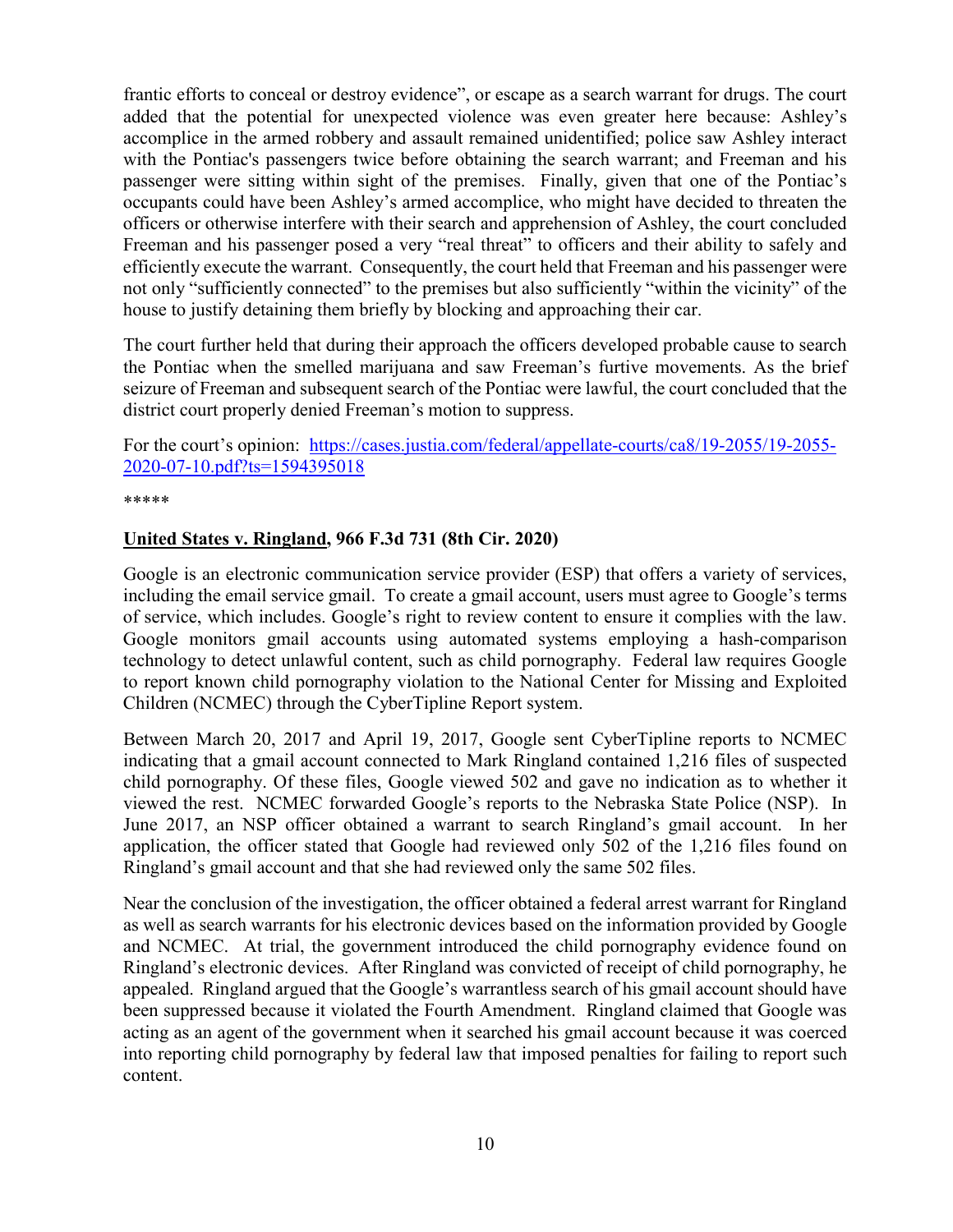The Supreme Court has held that Fourth Amendment protection against unreasonable searches and seizures extends only to actions undertaken by government officials or those acting at the direction of a government official. As a result, the Fourth Amendment does not apply to searches or seizures, reasonable or otherwise, conducted by private parties on their own initiative.

In this case, the Eighth Circuit Court of Appeals recognized that Title 18 U.S.C. § 2258A(a) requires an ESP to report to NCMEC any apparent violation of child pornography law it discovers. However, the court added that despite this reporting requirement, Section 2258A does not require ESP's to seek out and discover violations. Accordingly, the court held that Google did not act as an agent of the government simply because it chose to scan its users' emails voluntarily, out of its own private business interest of eradicating child pornography from its platform. In addition, the court found that the government did not know of Google's initial searches of Ringland's gmail accounts and the government did not request the searches. Consequently, the court held that Google was not acting as an agent of the government; therefore, its search of Ringland's gmail account did not implicate the Fourth Amendment.

After an individual conducts a valid private search, law enforcement officers may, in turn, perform the same search as the private party without violating the Fourth Amendment as long as the search does not exceed the scope of the private search. The court held that because the officer searched only the same files that Google searched, she did not expand the search beyond Google's private party search; therefore, she did not violate the Fourth Amendment.

#### For the court's opinion: [https://cases.justia.com/federal/appellate-courts/ca8/19-2331/19-2331-](https://cases.justia.com/federal/appellate-courts/ca8/19-2331/19-2331-2020-07-16.pdf?ts=1594913418) [2020-07-16.pdf?ts=1594913418](https://cases.justia.com/federal/appellate-courts/ca8/19-2331/19-2331-2020-07-16.pdf?ts=1594913418)

\*\*\*\*\*

#### <span id="page-10-0"></span>**United States v. Sherrod, 966 F.3d 748 (8th Cir. 2020)**

Gabriel Sherrod's mother-in-law called Kansas City, Missouri police department and requested a welfare check on her grandchildren, who lived with Sherrod. After Officer Trost discovered that Sherrod had an active felony arrest warrant, Sherrod's mother-in-law confirmed that Sherrod matched the warrant's description.

When police officers arrived at Sherrod's house, a child, later identified as Sherrod's son, was taking out the trash. Officer Trost asked him if Sherrod was home. Without answering, the child immediately turned and walked toward the house. Officer Trost and two other officers followed the child to the front door and watched him enter the house, leaving the front door open. Officer Trost stepped into the house, saw a man, and said, "Gabriel?" Sherrod stood up and fled. As Officer Trost chased Sherrod, he saw several guns near the entryway. After officers covering the back of the house arrested Sherrod outside, Officer Trost went back to the front door and seized the guns. During a protective sweep of the home, the officers found an additional firearm above the door frame.

The government charged Sherrod with being a felon in possession of a firearm. Sherrod filed a motion to suppress the firearms seized from his home, claiming that Officer Trost violated the knock-and-announce rule before entering his house through the open door. The district court denied Sherrod's motion, concluding that Officer Trost was not required to knock and announce his presence before entering the open door of the residence. Sherrod appealed.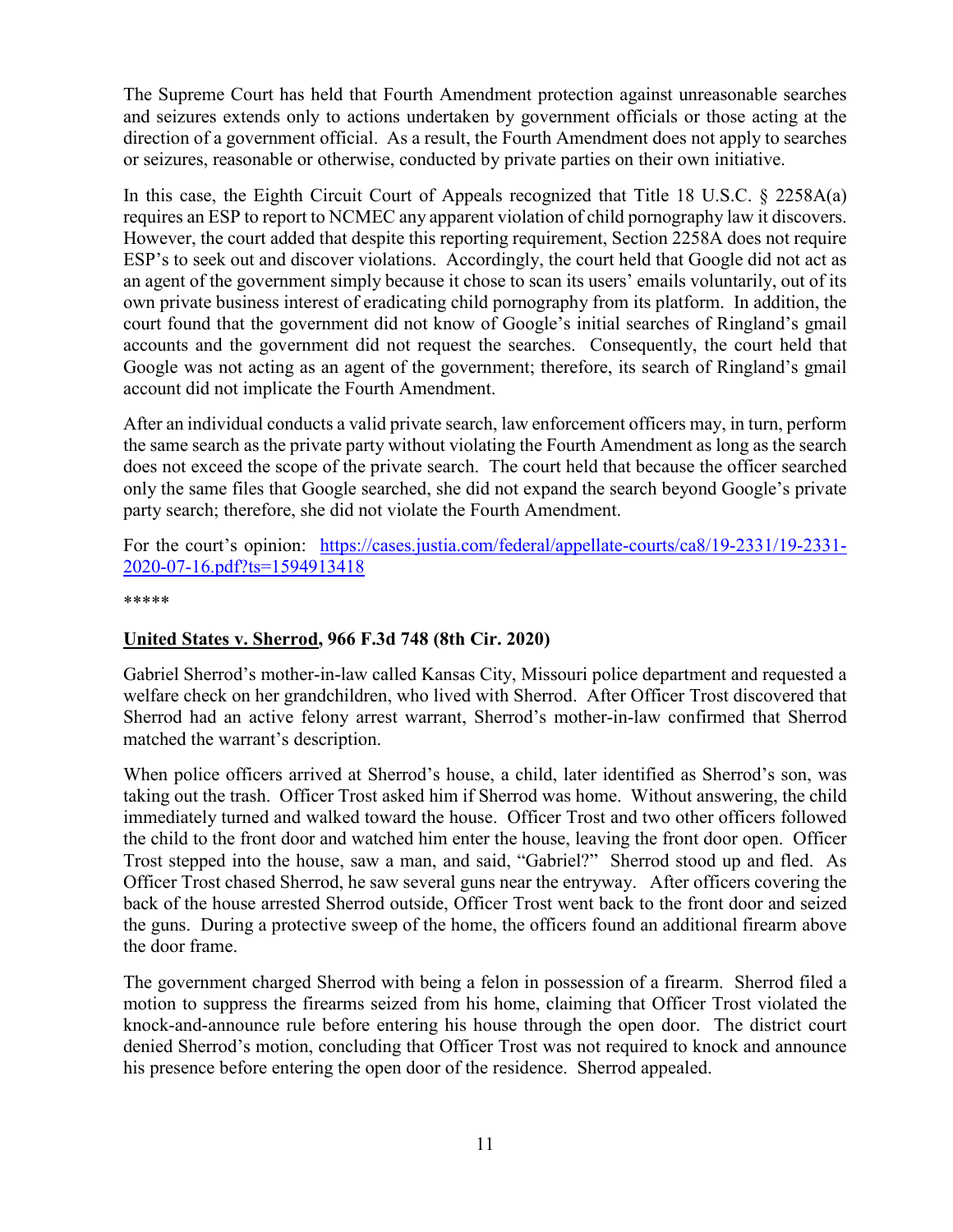The Eighth Circuit Court of Appeals noted it had been long recognized at common law that before an officer could lawfully "break open" a door and enter a person's dwelling, the officer was required to announce his presence, authority, and make a request to open the door. In incorporating this common law requirement, the Supreme Court has recognized that the knockand-announce rule protects individuals from harm that may occur from an unannounced forced entry by police officers, protects property by allowing individuals to comply with officers' commands, and protects an individual's "privacy and dignity that can be destroyed by a sudden entrance." However, the Court has also recognized that when a door is open, an officer and occupant of a home have increased visibility into and out of the home. The Court added that this increased visibility eliminates a potential forced entry and may also provide notice to the occupant of an officer's presence.

In this case, the Eighth Circuit Court of Appeals held that the knock-and-announce rule does not apply when officers enter a home through an open door. The court reasoned that its holding made sense in light of the rule's underlying purpose and that requiring officers to follow the knock-andannounce rule when facing an open door would "force [officers] to comply with formalistic rules when the circumstances direct otherwise." As a result, the court held that Officer Trost was not required to comply with the knock-and-announce rule before entering Sherrod's house.

Next, the court had to determine if Officer Trost's entry into Sherrod's house was reasonable. First, Officer Trot had a felony arrest warrant for Sherrod. Second, when Officer Trot and the other officers encountered the child outside the house, it was reasonable for them to believe that he was Sherrod's son and that he was leading the officers to Sherrod. Based on these facts, the court held that it was reasonable for Officer Trot to follow Sherrod's son through the open door into the house where he encountered Sherrod.

For the court's opinion: [https://cases.justia.com/federal/appellate-courts/ca8/18-2976/18-2976-](https://cases.justia.com/federal/appellate-courts/ca8/18-2976/18-2976-2020-07-17.pdf?ts=1594999839) [2020-07-17.pdf?ts=1594999839](https://cases.justia.com/federal/appellate-courts/ca8/18-2976/18-2976-2020-07-17.pdf?ts=1594999839)

\*\*\*\*\*

#### <span id="page-11-0"></span>**United States v. Ferguson, 2020 U.S. App. LEXIS 23539 (8th Cir. S.D. July 27, 2020)**

Federal agents suspected that Danny Ferguson was involved in the attempted burning of a trailer home. During an interview at his home, Ferguson told the agents that he would be willing to take a polygraph examination. On the morning of the examination, Ferguson and his wife arrived at the Justice Center in Pine Ridge, South Dakota, where the examination was to be administered. At the beginning of the examination, an agent read Ferguson a polygraph authorization form, which advised him: 1) he had the right to refuse the examination; 2) he could leave or terminate the examination at any point; 3) he could refuse to answer any questions; 3) he had the right to remain silent; 4) he had the right to stop questioning at any time; 5) anything he said could be used against him; 6) he had the right to consult with, and have the presence of, an attorney; and, 7) an attorney would be provided to him if he could not afford one. Ferguson signed the form.

When questioned specifically about the fire, Ferguson denied knowledge of it but acknowledged that he was being accused of attempting to start it. After several minutes of questioning about the fire, Ferguson denied the allegations, told the agents he was going to leave, walked out of the room and went to the parking lot. When one of the agents found Ferguson, she asked him why he had left the room and he replied that he had needed to use the restroom. After a few minutes, Ferguson agreed to resume the polygraph examination.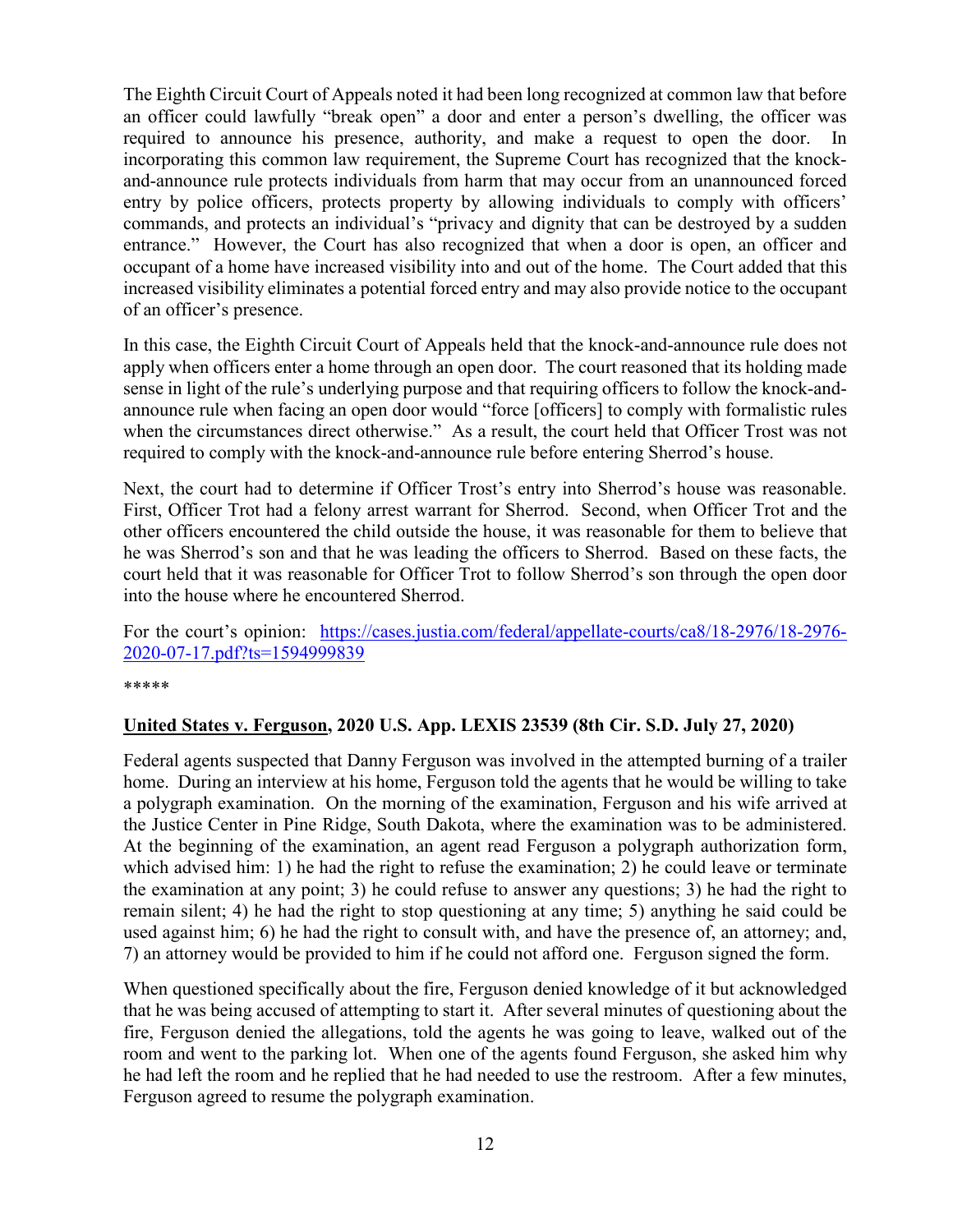Upon resuming the examination, an agent reminded Ferguson that he could leave and did not have to answer questions. Ferguson chose to resume the polygraph examination. Before the conclusion of the examination, Ferguson took one additional break of approximately five minutes after asking to use the restroom. Approximately ten minutes after the examination ended, the agents brought Ferguson back to the examination room for a post-polygraph interview. At this point, an agent told Ferguson that he failed the polygraph examination, meaning that his answers had been "deceptive." When questioned about his "deceptive" answers, Ferguson made incriminating statements concerning the attempted burning of the trailer. After Ferguson made statements about not wanting to talk anymore or not wanting to talk about specific topics, the agents reminded him that it was his right not to answer questions and that he could end the interview. When Ferguson finally asked whether the interview was being recorded and stated that he "just want[ed] to plead the Fifth," the agents ended the interview.

The government subsequently charged Ferguson with arson. Ferguson filed a motion to suppress the statements made to agents following the polygraph examination. Ferguson argued that he was in custody when the agents questioned him; therefore, the agents should have provided him Miranda warnings.

Miranda warnings are required only where there has been a restriction on a person's freedom as to render him "in custody." To determine whether a person is in custody for Miranda purposes, a court will consider the circumstances surrounding the questioning and whether, given those circumstances, a reasonable person would have felt free to terminate the questioning and leave.

The Eighth Circuit Court of Appeals affirmed the district court's finding that Ferguson was not in custody during the polygraph examination or subsequent interview; therefore, he was not entitled to Miranda warnings. First, Ferguson came voluntarily to the Justice Center. Second, the agents told Ferguson that his participation in the polygraph examination was voluntary and that he could end it at any time. Third, Ferguson was read the polygraph examination form, which he signed, and the form reiterated that he could refuse to take the test, decline to answer questions, end the test at any time, and have an attorney present. Fourth, the agents did not restrain Ferguson's movement, as he was allowed two breaks during the examination. Fifth, Ferguson returned to the examination after both breaks. Finally, the agents ended the interview after Ferguson stated his desire to "plead the Fifth."

In addition, the court agreed with the district court's finding that Ferguson's incriminating statements to the agents were voluntarily made. A suspect's statement is considered involuntary and therefore inadmissible, in situations where police officers obtain it through some type of "coercive activity." The court found that under the circumstances, a reasonable person in Ferguson's position would have understood that his participation in the interview was voluntary, that he did not have to answer any questions if he did not wish to do so, that he was free to leave at any point, and that he could terminate the questioning at any point. The court pointed to the fact that Ferguson exercised each of these options in stressing the voluntary nature of Ferguson's statements to the agents.

For the court's opinion: [https://cases.justia.com/federal/appellate-courts/ca8/19-1723/19-1723-](https://cases.justia.com/federal/appellate-courts/ca8/19-1723/19-1723-2020-07-27.pdf?ts=1595863820) [2020-07-27.pdf?ts=1595863820](https://cases.justia.com/federal/appellate-courts/ca8/19-1723/19-1723-2020-07-27.pdf?ts=1595863820)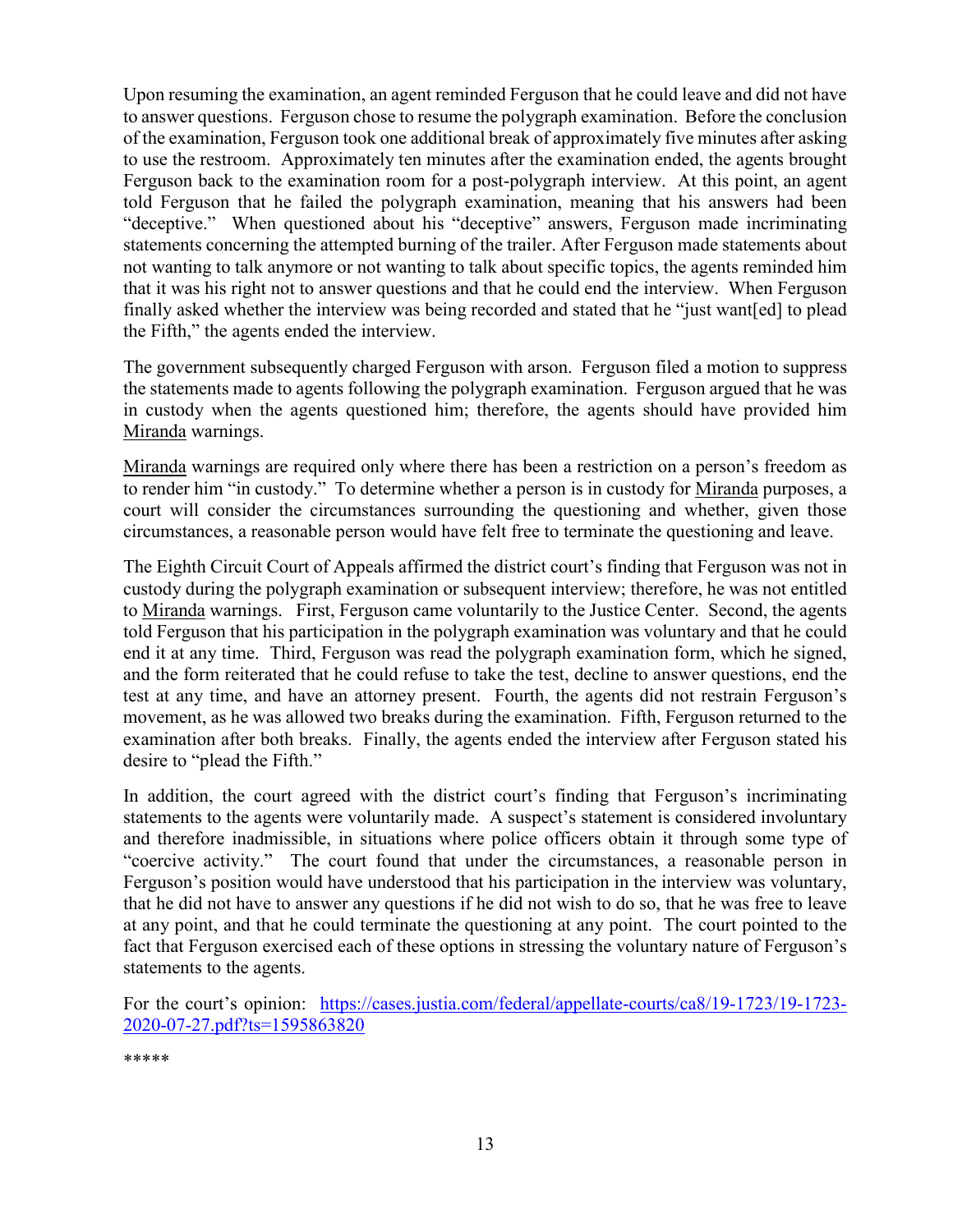# <span id="page-13-0"></span>**Ninth Circuit**

#### <span id="page-13-1"></span>**United States v. Malik, 963 F.3d 1014 (9th Cir. 2020)**

Nevada State Highway Patrol Trooper Chris Garcia pulled over a tractor-trailer for speeding outside of Ely, Nevada. When he approached the tractor-trailer, Trooper Garcia smelled marijuana in the cab. Haseeb Malik, the driver, admitted he smoked a marijuana cigarette six to seven hours earlier and claimed to have discarded its remnants afterward. Nevada state law permits marijuana possession but forbids consuming it in public. Consequently, after conferring with a second trooper, Trooper Garcia decided that he had probable cause to search the cab and containers in it for evidence that Malik and his co-driver consumed marijuana in public in violation of Nevada law.

After radioing for backup, Trooper Garcia decided to search the truck, re-approached it, and ordered Malik and his co-driver out of the cab. During the ensuing Terry frisks of both men, which were not contested on appeal, Malik admitted to smoking the marijuana four – rather than six to seven – hours earlier. During Trooper Garcia's ensuing search of the cab, he discovered 135 pounds of cocaine and 114 pounds of methamphetamine.

A federal grand jury indicted Malik and his co-driver for drug trafficking charges. Malik responded with a motion arguing that Trooper Garcia lacked probable cause to believe that evidence of a violation of Nevada's law against publicly consuming marijuana could be found in the truck.

The district court agreed with Malik, concluding that Trooper Garcia lacked sufficient facts to support a reasonable belief that evidence of public marijuana consumption was in the truck when he re-approached it and ordered Malik and the co-driver out of the cab for the Terry frisks. Criticizing Trooper Garcia's subjective motives for conducting the search, the district court suppressed the drugs.

The government appealed, and the Ninth Circuit Court of Appeals reversed. Citing the district court's "failure to analyze the totality of the circumstances" and its improper "focus on [Trooper] Garcia's subjective motivations" for searching, the Ninth Circuit reiterated that the Fourth Amendment's reasonableness standard is an objective one.

Applying the correct, objective standard, the court noted that Trooper Garcia properly stopped the tractor-trailer because he reasonably suspected Malik was speeding. While investigating the speeding offense, Trooper Garcia's objectively reasonable suspicion that the state crime of public marijuana consumption was afoot, meant that any subjective motive that the trooper had to search was simply "not relevant." Consequently, the court stated that even if the trooper lacked probable cause to search the truck when he ordered Malik and the co-driver out of the cab, Malik's shifting story about when he smoked the marijuana was part of the totality of the circumstances that the district court should have considered, as it supported a reasonable inference that Malik, who had a "guilty mind", was lying and that the marijuana remnants were still in the truck. In short, the court concluded, because the totality of the relevant circumstances supported a reasonable belief that evidence of public marijuana consumption in violation of Nevada law was present in the truck at the time of the search, the district court erred when it granted Malik's motion to suppress the drugs.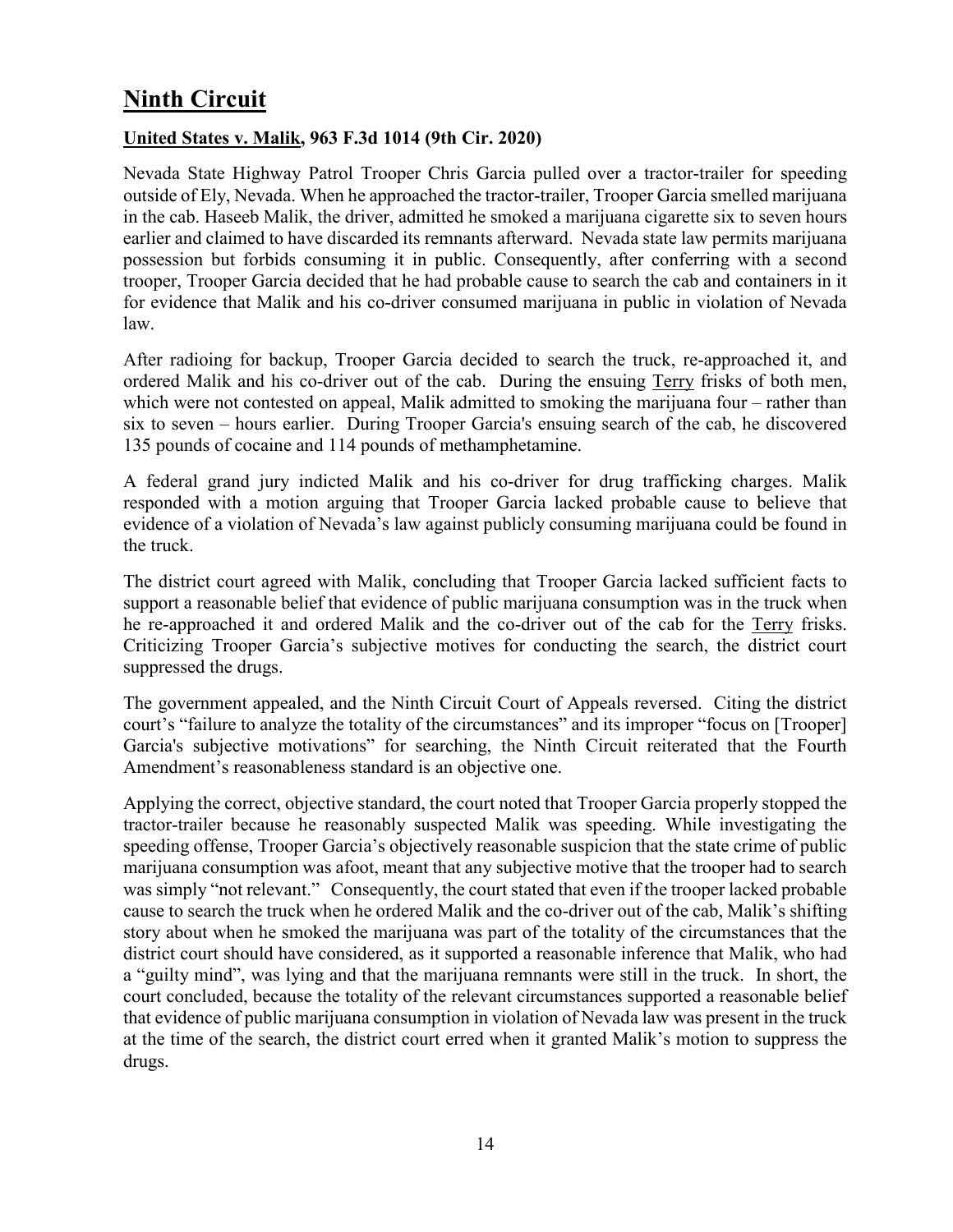For the court's opinion: [https://cases.justia.com/federal/appellate-courts/ca9/19-10166/19-](https://cases.justia.com/federal/appellate-courts/ca9/19-10166/19-10166-2020-07-06.pdf?ts=1594054859) [10166-2020-07-06.pdf?ts=1594054859](https://cases.justia.com/federal/appellate-courts/ca9/19-10166/19-10166-2020-07-06.pdf?ts=1594054859)

\*\*\*\*\*

# <span id="page-14-0"></span>**Eleventh Circuit**

#### <span id="page-14-1"></span>**United States v. Deason, 965 F.3d 1252 (11th Cir. 2020)**

From January 6 to February 4, 2016, Steven Deason chatted online with Amber, who told Deason that she was a fourteen-year-old girl living with her parents on Robins Air Force Base. During this time, Deason introduced sexual topics into their conversations and emailed Amber pornographic images and links to sexually explicit videos. On February 4, Deason and Amber agreed to meet at Amber's house to engage in sexual acts; however, Deason never went to Amber's house as planned.

The next day, Air Force Special Investigations Special Agent Adam Ring, an adult male, who had been pretending to be the underage female named Amber arrived at Deason's house with a warrant to search Deason's cell phone. Deason agreed to talk with S.A. Ring and another agent inside his house.

The agents did not read Deason his Miranda rights, preferring to keep the interview non-custodial. At the beginning of the interview, which was videotaped, S.A. Ring told Deason that he was not under arrest, that he was not in custody, and that the agents would leave at any time Deason told them to go. During their interview, Deason confessed that he had believed the mythical Amber was an actual fourteen-year-old girl.

Approximately one hour into the interview, Deason's wife came home and asked the agents to step outside so she could talk to her husband alone. When Deason tried to follow the agents outside, his wife would not let him. After Deason and his wife had talked alone in the house for about 15 minutes, Deason asked the agents to come back inside. Once inside, the agents again told Deason that he was not under arrest or in custody and that he could tell the agents to leave at any time. Deason continued the interview with the agents.

One month later, the government charged Deason with attempted online enticement of a minor and six counts of attempted transfer of obscene matter to a minor. Deason filed a motion to suppress his statements to the agents. Deason argued that his statements should have been suppressed because he had been in custody during the interview and the agents had not read him his Miranda rights. The district court denied Deason's motion and he appealed.

A person is in custody for Miranda purposes when there has been a formal arrest or when officers restrain a person's freedom of movement to the degree associated with a formal arrest. In this case, the Eleventh Circuit Court of Appeals found that: 1) at the beginning of the interview, Agent Ring told Deason several times that he was not under arrest, nor in custody, and that he could end the conversation at any time; 2) Deason told the agents that he understood that he was not under arrest and was free to leave; 3) the interview occurred in Deason's home; 4) the agents stepped outside when Deason's wife asked them to leave the house; 5) Deason attempted to follow the agents outside and would have if his wife had not stopped him; and, 6) after Deason spoke with his wife, he asked the agents to come back inside the house, where they reminded him that he was not under arrest, nor in custody.